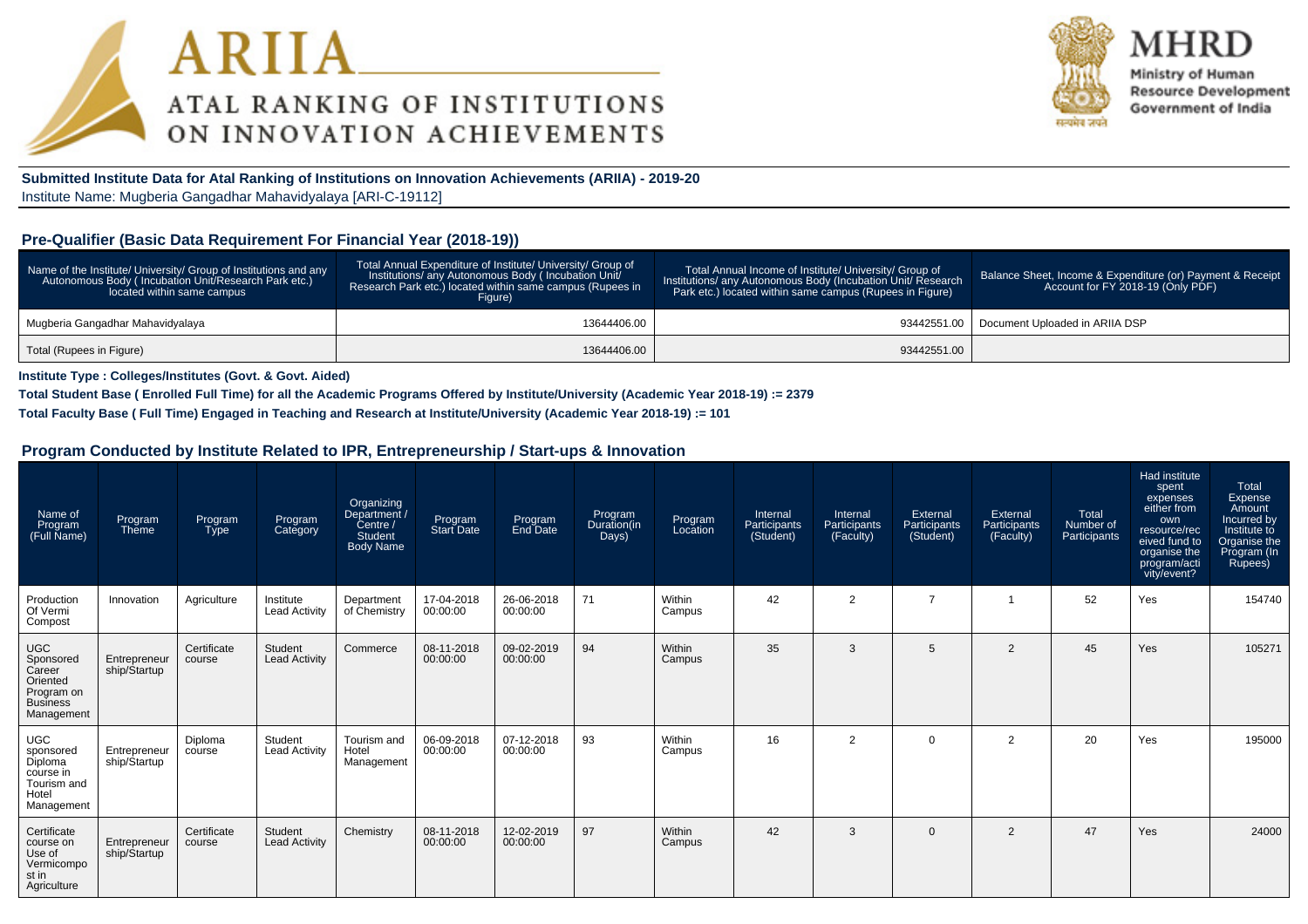#### **Program Conducted by Institute Related to IPR, Entrepreneurship / Start-ups & Innovation**

| Industrial<br>training for<br>the UGC<br>sponsored<br>B.Voc<br>program in<br>Food<br>Processing                 | Entrepreneur<br>ship/Startup | Training | Student<br><b>Lead Activity</b> | Nutrition           | 25-12-2018<br>00:00:00 | 24-01-2019<br>00:00:00 | 31 | Outside<br>Campus | 33 | $\sim$ | 0            |          | 35 | Yes | 32000 |
|-----------------------------------------------------------------------------------------------------------------|------------------------------|----------|---------------------------------|---------------------|------------------------|------------------------|----|-------------------|----|--------|--------------|----------|----|-----|-------|
| Industrial<br>training for<br>the UGC<br>sponsored<br>B.Voc<br>program in<br>Tourism and<br>Hotel<br>Management | Entrepreneur<br>ship/Startup | Training | Student<br><b>Lead Activity</b> | Hotel<br>Management | 12-11-2018<br>00:00:00 | 05-01-2019<br>00:00:00 | 55 | Outside<br>Campus | 23 |        | $\mathbf{0}$ | $\Omega$ | 24 | Yes | 31825 |

# Participation / Representation of Students and (or) Faculties in Events / Programs related to IPR, entrepreneurship / Start-ups & Innovation organized by repute external<br>institutions or agencies at national or internationa

| Name of<br>Program<br>(Full Name)                  | Program<br>Theme             | Program<br><b>Type</b> | Organizing<br>Agency<br>Institute<br>Name | Organizing<br>Agency Type            | Program<br>Start Date  | Program<br>End Date    | Program<br>Duration(in<br>Days) | Participants<br>(Students) | Participants<br>(Faculty) | Total<br>Number of<br>Participants | Awards/Rec<br>ognitions/Ac<br>hievements | Award /<br>Position /<br>Recognition<br>Secured | Title of<br>Innovation /<br>Start-up<br>Secured the<br>Award /<br>Recognition | Had institute<br>spent<br>expenses<br>either from<br>own<br>resource/rec<br>eived fund<br>towards<br>sending<br>delegation to<br>participate/re<br>present the<br>program/acti<br>vity/event? | Total<br>Expense<br>Amount<br>Incurred by<br>Institute? (In<br>Rupees) |
|----------------------------------------------------|------------------------------|------------------------|-------------------------------------------|--------------------------------------|------------------------|------------------------|---------------------------------|----------------------------|---------------------------|------------------------------------|------------------------------------------|-------------------------------------------------|-------------------------------------------------------------------------------|-----------------------------------------------------------------------------------------------------------------------------------------------------------------------------------------------|------------------------------------------------------------------------|
| Industrial<br>training in<br>Hotel<br>, Management | Entrepreneur<br>ship/Startup | Training               | Pipal Tree,<br>Rajarhat,<br>Kolkata       | Corporate<br>Industry<br>Association | 23-10-2018<br>00:00:00 | 23-12-2018<br>00:00:00 | 62                              | 18                         | л.                        | 18                                 | Yes                                      | Awarded<br>with<br>Gradation                    | Eligible to<br>get job                                                        | Yes                                                                                                                                                                                           | 6500                                                                   |

# **Courses on Innovation, IPR and Entrepreneurship Development Offered During the Academic Period 2018-19**

| <b>Title of Course/Subject</b><br>Offered                          | Program Theme            | <b>Type of Course</b>                    | Level of Course                         | <b>Program Start</b><br><b>Date</b> | <b>Program End</b><br>Date | Program<br>Duration(in<br>Days) | Mode of Delivery | <b>Total Enrolment</b><br>Number | <b>Total Number of</b><br><b>Students</b><br>Completed | <b>Total Numbers of</b><br>Contact Hours of<br>Course |
|--------------------------------------------------------------------|--------------------------|------------------------------------------|-----------------------------------------|-------------------------------------|----------------------------|---------------------------------|------------------|----------------------------------|--------------------------------------------------------|-------------------------------------------------------|
| UGC sponsored Diploma in<br>Soil Management by Vermi<br>Composting | Innovation               | Elective/Core Credit   Diploma<br>Course |                                         | 10-07-2019<br>00:00:00              | 24-10-2019<br>00:00:00     | 107                             | Offline          | 42                               |                                                        | 36 65                                                 |
| <b>UGC sponsored Certificate</b><br>course in Yoga Therapy         | Entrepreneurship/Startup | Short term<br>Certificate                | Short Term<br><b>Certificate Course</b> | 08-08-2018<br>00:00:00              | 20-12-2018<br>00:00:00     | 135                             | Offline          | 62                               |                                                        | $55 \mid 38$                                          |

# **Innovation, Pre-Incubation & Incubation Centre/Facilities exists in campus**

**No Data Flled!**

# **Grants / Funds Received by Pre-Incubation & Incubation Centre / Facilities exists in Campus**

**No Data Flled!**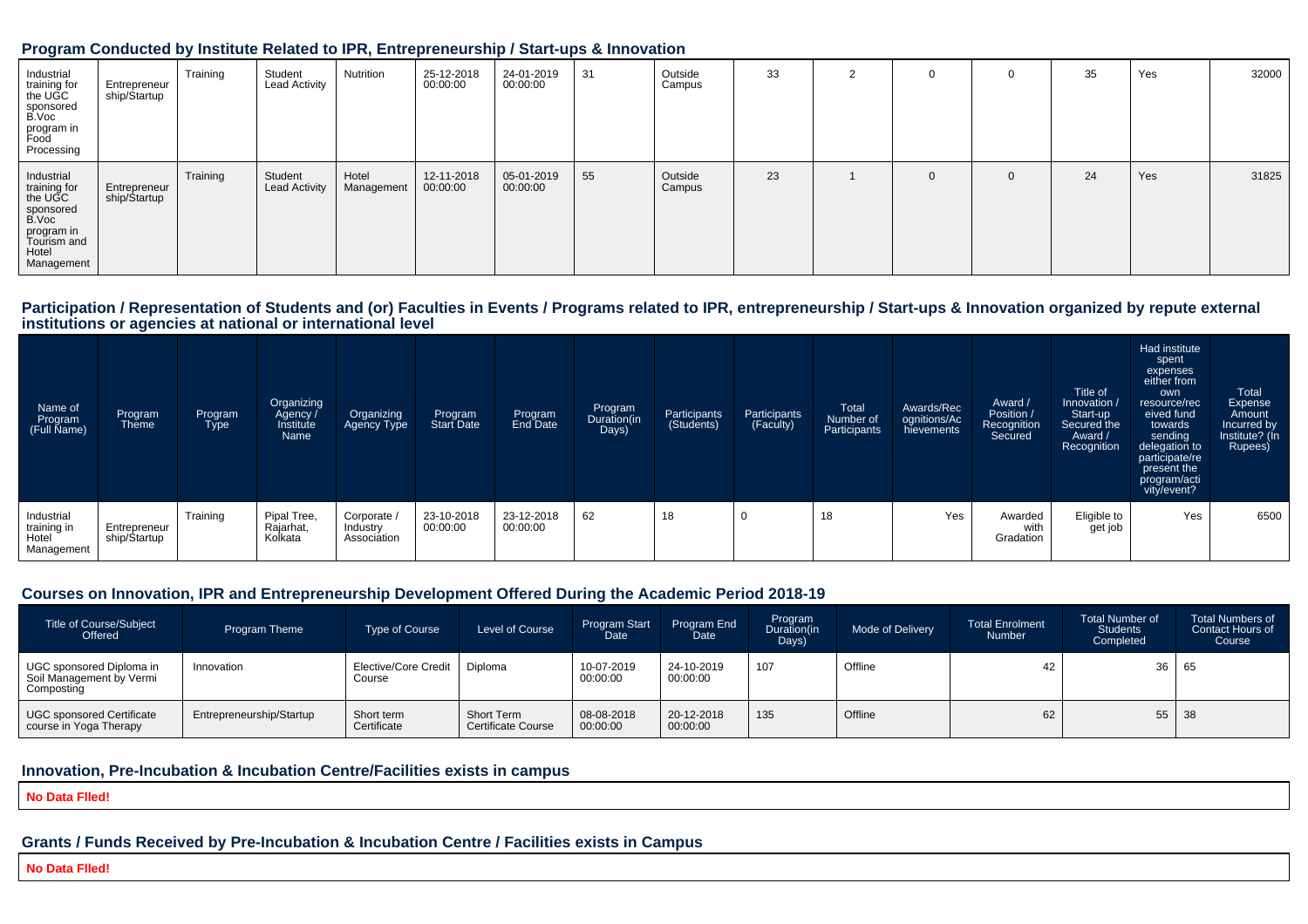**No Data Flled!**

# **Start-ups have received Grant / funding from Pre-Incubation / Incubation Centre / Facilities**

**No Data Flled!**

# **Co-Incubation Partnership**

**No Data Flled!**

# **Technology Commercialization / Transfer**

| $\sim$<br>Name of Technology<br>Licenced / Transferred /<br>Commercialized | Technology<br><b>Type</b>             | Type of<br>Transfer                | Patent / Licence Number | Patent / Licence Holder                                                                                                                                                                                                     | Centre / Department<br>of Origin of Licence | Licence Transferred to                                                                                                                                                                                                                                                                                                      | Had institute spent expenses either<br>from own resource/received fund to<br>organise the<br>program/activity/event? | <b>Total Annual</b><br>Income Received<br>from Technology<br>Transfer/Licensing<br>(In Rupees) |
|----------------------------------------------------------------------------|---------------------------------------|------------------------------------|-------------------------|-----------------------------------------------------------------------------------------------------------------------------------------------------------------------------------------------------------------------------|---------------------------------------------|-----------------------------------------------------------------------------------------------------------------------------------------------------------------------------------------------------------------------------------------------------------------------------------------------------------------------------|----------------------------------------------------------------------------------------------------------------------|------------------------------------------------------------------------------------------------|
| Production Technology of<br>Vermicompost transferred<br>to local people    | Non-IP/Non-<br>Patented<br>Technology | One-time<br>transfer/Licens<br>ing | $\mathbf 0$             | Patent/Licence<br>l 0<br>Holder name<br>(Institute Co-<br>ownership is<br>Must)<br>Contact number 0<br>of license<br>holder<br>mugberia_col<br>lege@rediffm<br>Email of<br>Licence holder<br>ail.com<br>Institute<br>Gender | Mugberia<br>Gangadhar<br>Mahavidyalaya      | Other<br>Licence<br>organisation/<br>Transferred to<br>Agency<br>Mugberia<br>Name of<br>Industry/Start-<br>Gram<br>Panchayat<br>up/Agency<br>Received<br>License/Techno<br>logy<br>Bhupatinagar<br>Address of<br>Agency<br>8145343239<br>Contact<br>Number of<br>Agency<br>namitadas.m<br>Email of<br>ug@gmail.co<br>Agency | No                                                                                                                   | ---                                                                                            |